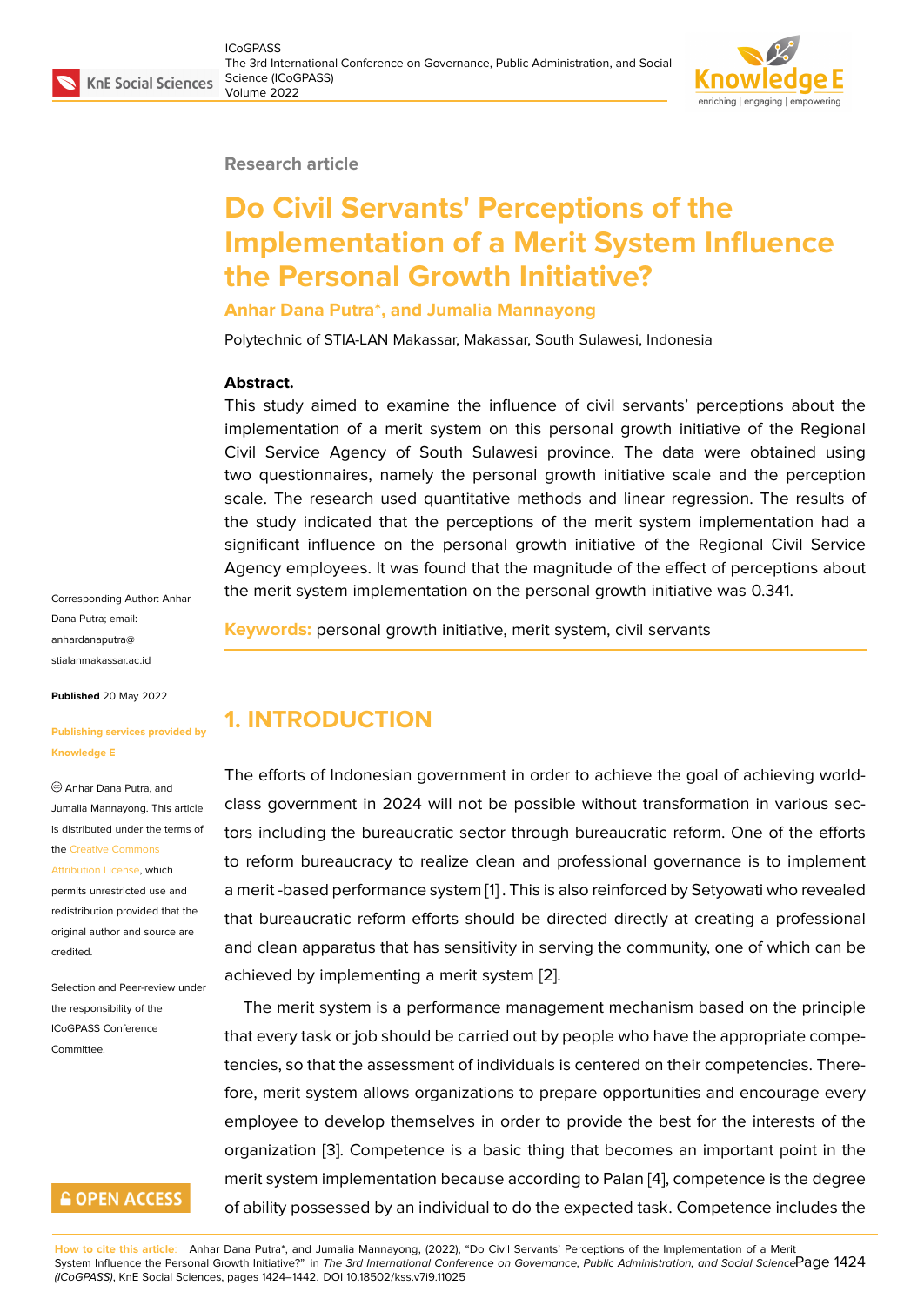characteristics that underlie the behavior, motives, personality, self-concept, values, knowledge and skills possessed by individuals in order to complete tasks. Without adequate competence, a person will find difficulties in carrying out the tasks assigned to him.

Therefore, the Government of Indonesia has regulated the implementation of a merit system in order to implement organizational changes and development of human resources for the apparatus through Law No. 5 of 2014 concerning ASN (State Civil Apparatus). The ASN Law regulates how civil servants (PNS) at the central and regional government levels apply clean and competency-based performance and professionalism. Since it was first launched, every year the government has mapped out the merit system implementation at various levels of government from the center to the regions, with the hope of obtaining data that can reveal how far the central and regional governments have implemented the merit system in managing ASN resources and how effective it is. The government through this mapping effort is trying to prepare a database for the State Civil Apparatus Commission so that it can carry out its supervisory and guidance functions optimally [5].

Based on the merit system mapping published by Committee of Civil Servant (KASN) in the form of a policy brief in 2018 it was found that the majority of provincial governments were still in catego[ry](#page-16-3) II "less", which means they only achieved part of the existing assessment criteria. There are six provinces that have met category III "Good", all of which are located at Java Island . Meanwhile, in the eastern part of Indonesia, some provinces are classified as "Bad" category I. The results of the mapping illustrate that the internal merit system implementation in the Regency/City Government is still relatively low. As many as 83.5% of the Regency/City governments fall into the "N" and "Poor" categories [5]

The mapping carried out by KASN in the following year, 2019 showed that the merit system implementation in the provincial government does not have a significant difference when compa[re](#page-16-3)d to 2018. The majority of provincial governments are classified in category II "Less", and none of the provinces has succeeded in occupying the category IV "Very Good". This mapping shows that the merit system implementation in the provincial government in Indonesia is still relatively low and it is very visible that there is a significant disparity between one province and another, so it can be concluded that the merit system implementation in the provincial government is still relatively uneven [6].

The uneven merit system implementation in the provincial government needs to be accompanied by guidance, especially for provincial governments which are still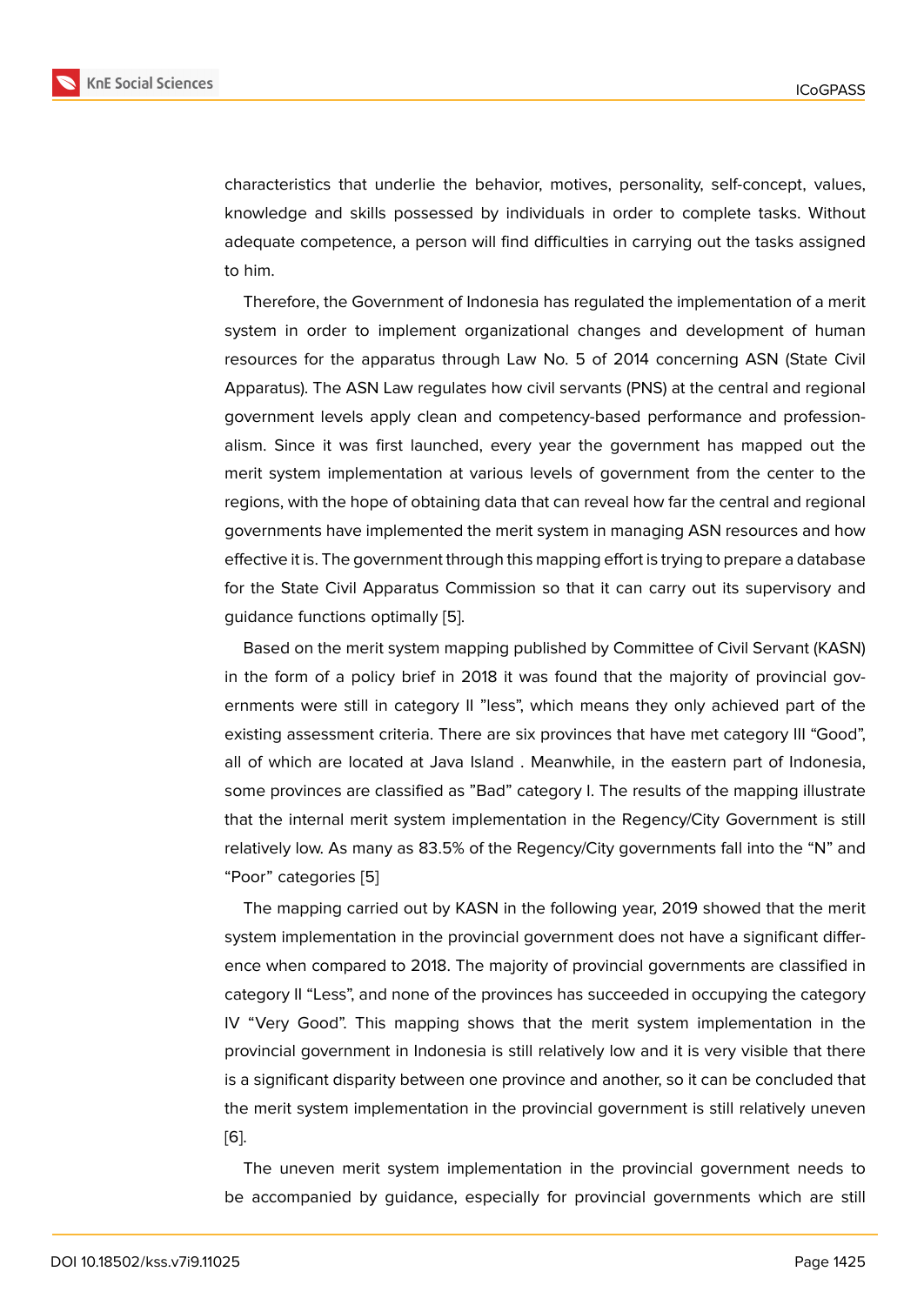classified in category I "Poor" and II "Poor". Such guidance may include improvements to aspects of personnel resource management, including: identification of employee needs; career development, including training and education; mutation promotion; and employee performance appraisal. The failure of the provincial government to implement the merit system was also caused by various factors, including; the human resources of the apparatus available in the province, the availability of the budget, the limited infrastructure, and how well the provincial government understands the merit system implementation itself. The high climate of political intervention also causes a lack of support from regional heads to implement a merit system in the regions [6].

The implementation of a low and uneven merit system among governments at the provincial level in Indonesia is of course a problem and can have an impact on the acceleration of the realization of the ideals of bureaucratic reform, nam[ely](#page-16-4) creating a clean and competency-based bureaucracy. Therefore, it is necessary to adapt and pilot efforts from provincial governments that become outliers by successfully implementing a merit system in managing their bureaucracy. One of the few provincial governments that has successfully implemented a merit system is the provincial government (pemprov) of South Sulawesi. Reporting from news Voi.id [7], the Provincial Government of South Sulawesi (South Sulawesi) won the first best title in the "Good" category for the Provincial Government Level with a value of 310.5 points in the Meritocracy Award event; Award for the Merit system implementation for [Go](#page-16-5)vernment Agencies organized by KASN at the Bidakara Hotel, South Jakarta, on Thursday, January 28.

The Good category obtained by the South Sulawesi provincial government shows that the South Sulawesi provincial government has implemented a merit system in most aspects of ASN management that they organize. Therefore, the South Sulawesi provincial government has the right to hold an open selection to fill the JPT position while remaining under the supervision of the ASN Commission which will be evaluated every year. The award is the highest achievement that the provincial government can achieve in relation to the merit system implementation as mandated by Law No. 5 concerning Civil servant (ASN), especially related to Civil servant (ASN) management.

The fact that the South Sulawesi provincial government has succeeded in implementing a merit system in managing employees and administering the bureaucracy is of course a phenomenon that deserves more attention, both for the government and for academics. The success of the South Sulawesi provincial government should be capitalized as material for study and research which is expected to produce findings that can be referred to by various parties, especially provincial governments in other regions in Indonesia so that they can realize similar successes so that in the end they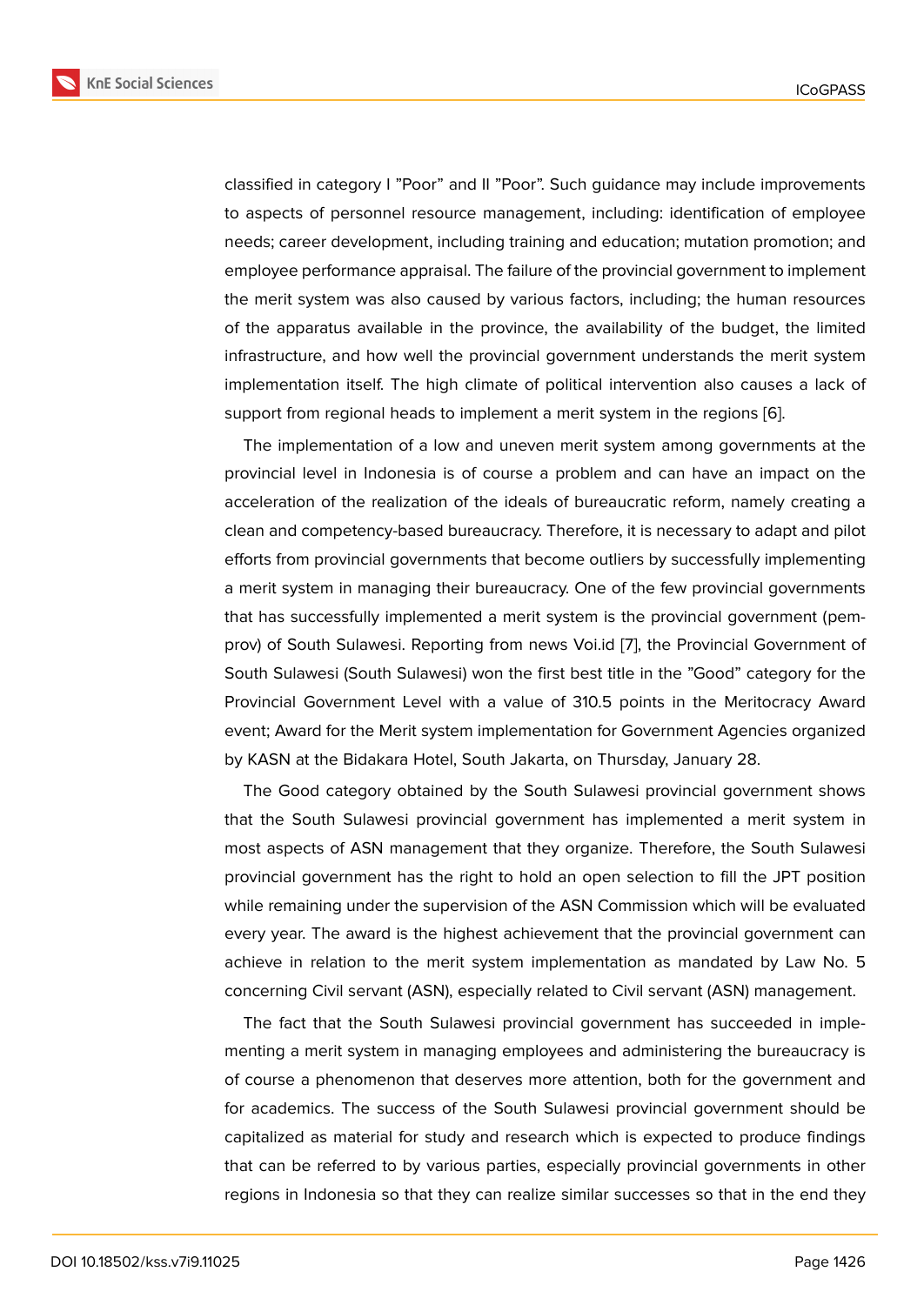can accelerate the roll out of comprehensive bureaucratic reform. Not only that, the study of the merit system implementation needs to also touch on the impacts caused by the successful merit system implementation on changes in the culture and mindset of civil servants in the South Sulawesi provincial government.

Changes in the culture and mindset of the state civil apparatus are indeed a very important aspect and are highly expected to occur after the implementation of a merit system at one level of government. Mokhsen [5] wrote that one of the four main objectives of implementing a merit system is to develop civil servant's capabilities through career guidance and training. Without a change in culture and mindset among civil servants, any objectives of implementing the [m](#page-16-3)erit system will not be possible to achieve. Therefore, it is necessary to find out how much of a change in mindset occurs due to the career development opportunities that are open due to the merit system implementation . Whether by opening up opportunities for anyone to develop a career and achieve a position as long as they have brilliant competencies, they can stimulate the growth of mindset and initiative in employees to develop themselves personally.

The mindset and initiative to develop oneself theoretically is called Personal Growth Initiative . Personal Growth Initiative is a variable that captures the views of individuals who believe that personal growth and development is crucial in life. Personal Growth Initiative refers to the awareness to be actively involved in everything that can help him grow, his ability to identify the resources he has and is needed to grow, and the skill to plan in order to achieve the goal of self-development as a life satisfaction [8].

Personal growth initiative is a very crucial quality for a state civil servant in a government that implements a merit system which upholds meritocracy and competence as the main values. Because individuals who have a high personal growth in[itia](#page-16-6)tive have a positive impact on the development of career identity and vocational identity [9]. In addition, individuals with personal growth initiatives can better adapt to any situation [10]. Individuals with high personal growth initiative are also able to cope with stressful situations [11]. And have the ability to create life satisfaction by finding the right so[lut](#page-16-7)ion for every problem experienced [12]. High personal growth initiative also has a negative [cor](#page-16-8)relation with depression and anxiety disorders [13], [14].

As imp[ort](#page-17-0)ant as the personal growth initiative is in ensuring career growth and employee competence, it raise[s t](#page-17-1)he urgency to examine what factors can influence the emergence of personal growth initiatives in in[divi](#page-17-2)d[ual](#page-17-3)s . However, previous studies examining the factors that can lead to personal growth initiatives are still very limited. Several factors that can influence personal growth initiative, including one of them is personality[15]. The pattern of transparency and fairness is very thick in the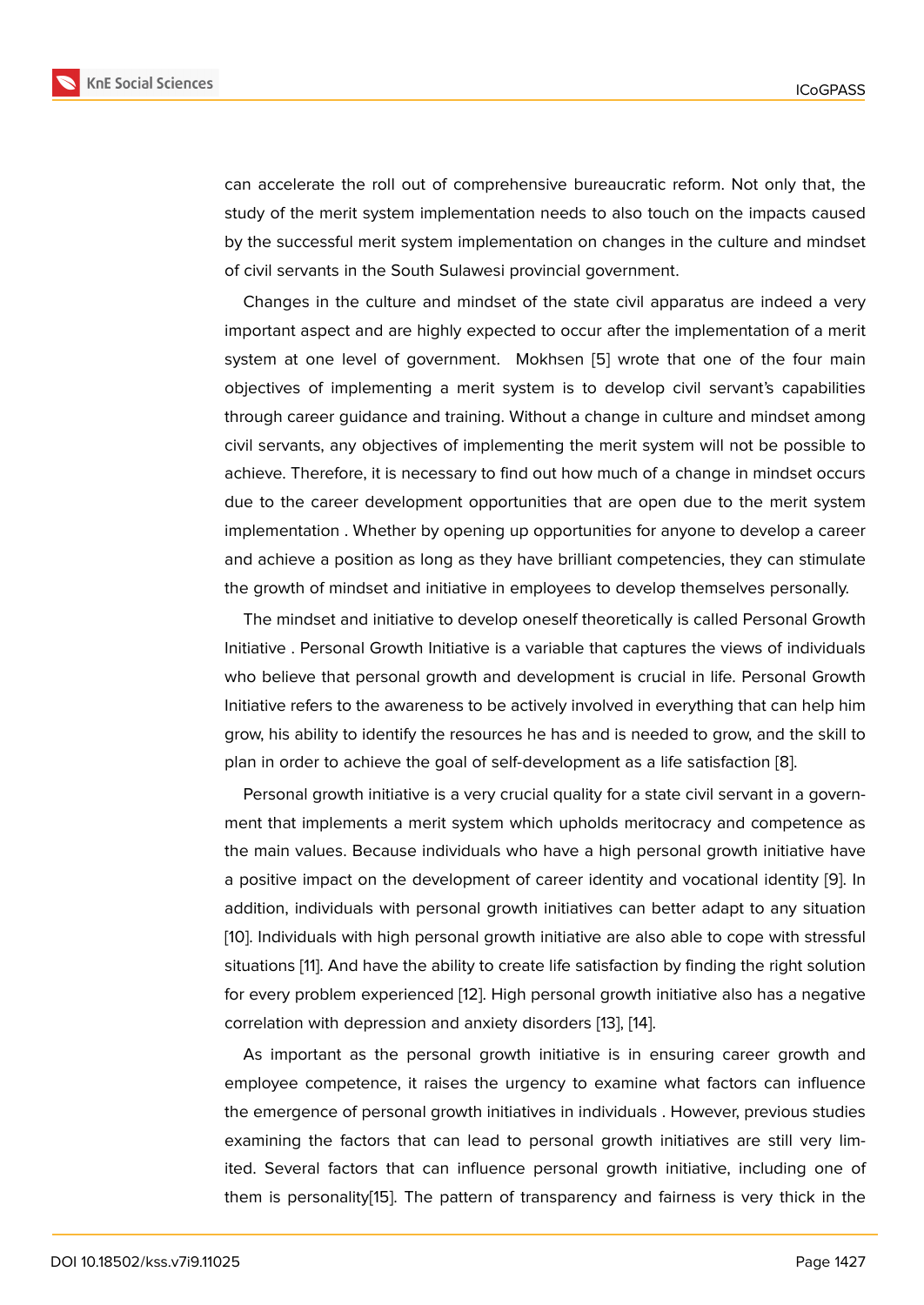merit system implementation , especially in the matter of open selection, where high leadership officials ( JPT) are selected objectively based on competence, and everyone has the same opportunity without any political intervention and emotional connection is very likely to raise perceptions within the employee that has the same opportunities. This perception, if examined more closely, has the opportunity to naturally foster personal growth initiative in employees. So that research on whether the perception of the merit system implementation can foster personal growth initiatives is relevant and important to do.

# **2. LITERATURE REVIEW**

### **2.1. Merit System**

Merit system is a concept that comes from two words, namely; the word merit ; which means good things that should be appreciated and the word system ; is a set of things that relate to and cooperate with one another[16]. In other words, it can be concluded that the merit system in the context of human resource management of the apparatus is an effort to manage the human resources of the apparatus by placing merit ( merit ) as the most valued value in employee performan[ce.](#page-17-4) In this context, the award given to an employee depends on how competent and accomplished the employee is in carrying out his performance.

The merit system is an employee management mechanism that is not based on political, emotional or familial relationships, but on the insights, skills, competencies and experiences possessed by employees [17]. The implementation of merit system requires all actors who play a role in the system to be competent, clean and professional in carrying out their performance. HR management that implements a merit system has a tendency to attract skilled and profes[sio](#page-17-5)nal figures to enter the system in the organization. This happens because the merit system implementation provides opportunities for anyone to develop according to their respective career choices. This tendency is also reinforced by the existence of a special character where the merit system implementation no longer makes differences in gender, ethnicity, and other non-merit factors a relevant variable.

The implementation of a merit system can also stimulate welfare improvement and reduce corruption[18]. The implementation of a merit system according to the Merriam-Webster dictionary is the implementation of a system that carries out recruitment and promotion of employees by making the suitability of competencies with assigned tasks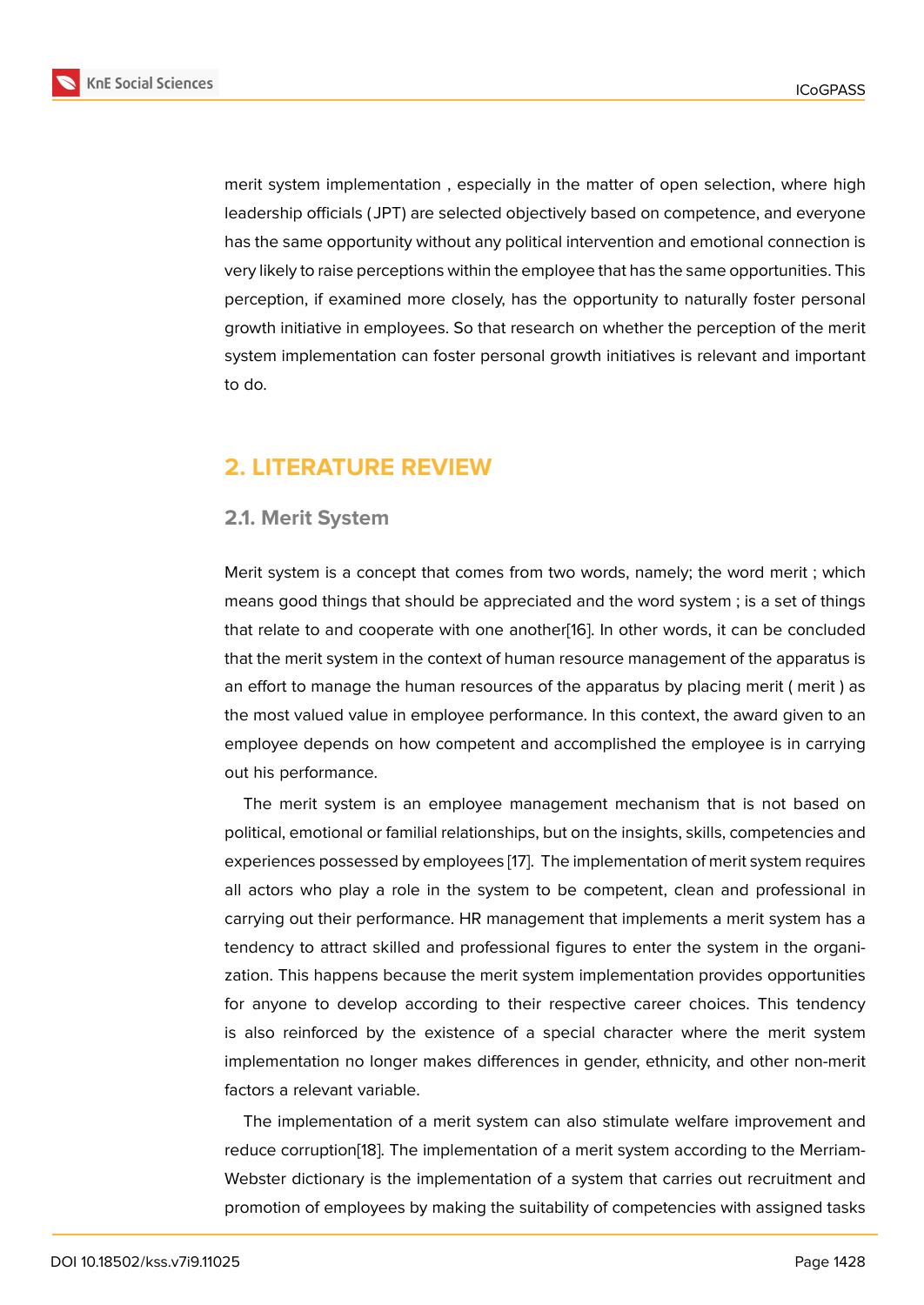a top priority, and making kinship and political relations the umpteenth priority. The merit system is the antonym of the spoil system , which is a human resource management system in which every important position in government is occupied only by relatives, colleagues and supporters of those in power. Thoha [19] explained that the concept of a merit system has existed and has been implemented since the Qin and Han dynasties in China. There, the merit system was implemented so that important positions in the kingdom were not only monopolized by the nobles, but a[lso](#page-17-6) gave opportunities to ordinary citizens who had fair competence. The concept of the merit system then became the inspiration for British rule in the 17th century which then spread throughout Europe and then to the Americas.

In the United States Civil Service Reform Act in 1978, it was noted that the purpose of implementing the merit system is to provide a competent, clean, and productive workforce and improve the quality of public services. In supervising the implementation of these policies, the US Merit Protection Board uses 9 (nine) principles and stipulates 12 prohibitions on implementing the merit system [20]. Merit system is a system that revolves around 7 main principles, including; (1) Recruitment and promotion of employees based on ability with open competition, (2) Carrying out employee training based on performance and achievements, including p[erfo](#page-17-7)rmance improvement and separation of employees whose performance is difficult to improve, (3) Motivating employees to attend training with the aim of improving quality performance, (4) Freeing the appointment of employees in certain positions from political intervention, (5) Ensuring the fulfillment of wages for employees according to classification and performance, (6) Enforcing honest, consistent and impartial rules, (7) Ensuring fair treatment for employees employees in every aspect of personnel administration without distinction of political affiliation, gender, religion, capability, marital status or other basis. [21]

### **2.2. Benefits of Merit System Implementation**

The management of an organization/institution can obtain many benefits from the implementation of a merit system , especially in the context of human resource management apparatus [22]. These benefits include: (1) organizational productivity can increase because production costs decrease and income increases, (2) the merit system maintains performance quality by providing direct supervision, especially at certain levels, (3) the merit syst[em](#page-17-8) contributes to the efficient use of employees' working time. thereby reducing wasted work time, (4) the merit system can make savings through more accurate determination of work costs, and (5) the merit system is able to encourage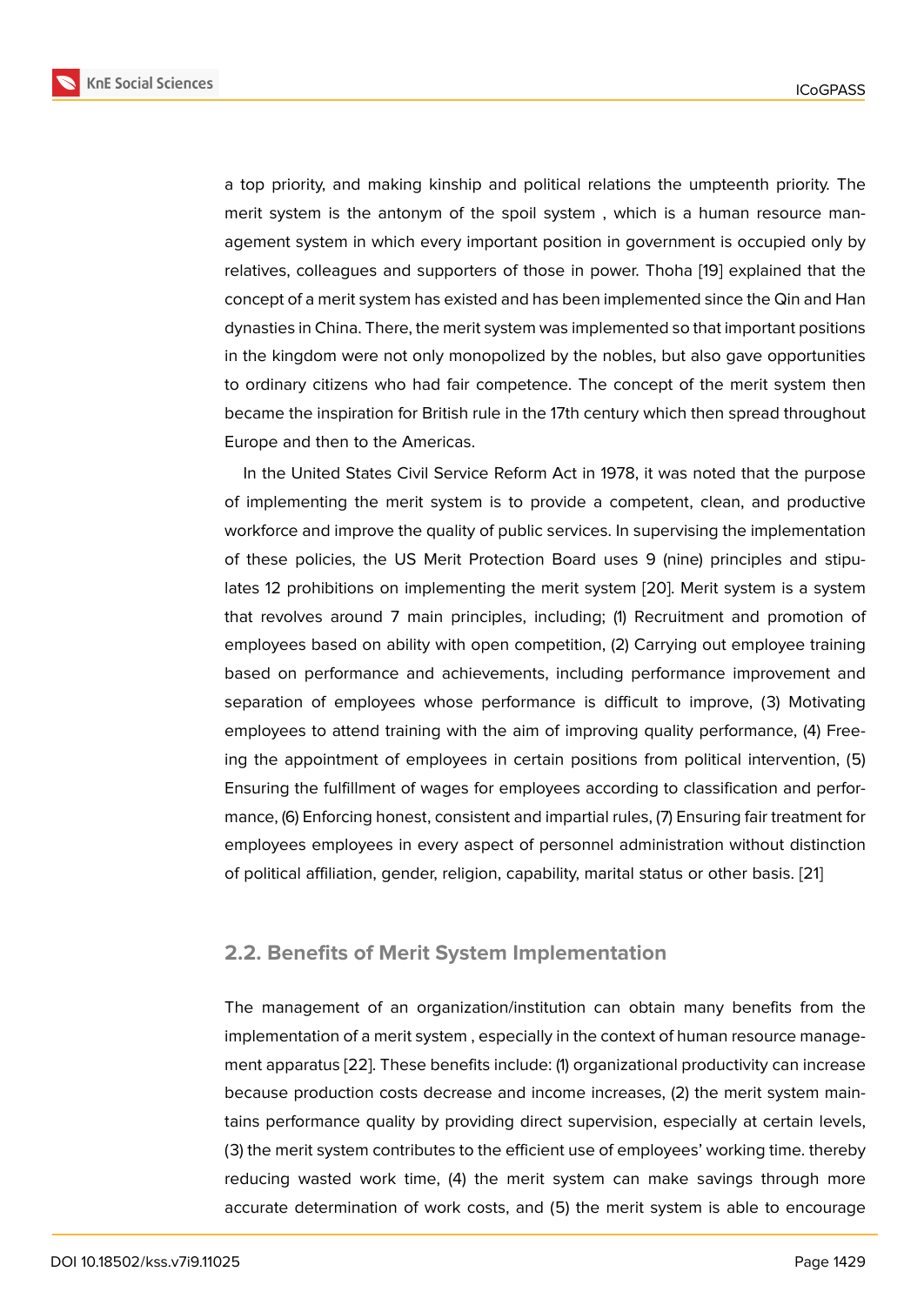employees to continuously upgrade their performance, because employees believe that their good performance will get a good reward. just as good. [22]

The merit system implementation will provide benefits for the government that receives an assessment from KASN, among others; (1) The Government is assessed to obtain input and feedback ( feedback ), (2) the Government is cons[ider](#page-17-8)ed to meperoleh opportunity to voice input and feedback ( feedback ) to KASN, (3) the Government considered to be able to recognize needs- what training needs can be developed, (4) the government is considered to have the opportunity to assess the potential and promotion of career paths, (5) the government is considered to be able to guarantee the objectives of each task and responsibility, (6) the government is considered to be able to obtain study material on the performance design, (7) the government which is considered to be able to benefit from rewards or wages related to performance[22]

The merit system implementation can also provide benefits for the party conducting the assessment, in this case KASN, among others; (1) The assessor can obtain input and feedback ( feedback ) from the government assessed, (2) The assessor c[an](#page-17-8) set goals work activities for the coming period and the target figure to be achieved, (3) The assessor can obtain introduction of the necessary training needs, (4) The assessor can obtain identification of the team's strengths and weaknesses, (5) The assessor can obtain findings and make employees work more comfortably. The implementation of a merit system can also provide benefits to the organization, among others; (1) Improving employee performance by building commitment, (2) Having good and standardized HR management, (3) Various alternative inventory of training needs, (4) Availability of employee management plans, both promotion and succession, (5) Recruitment and selection process clean and optimal [22]

### **2.3. Criteria for Implementa[tion](#page-17-8) of the Merit Assessment System**

The assessment method applied in the merit system is a self-assessment method based on 8 criteria and procedures that have been stipulated in KASN Regulation No. 5 of 2017 concerning Self Assessment of the Merit system implementation in the Management of State Civil Apparatuses in Government Agencies. The 8 criteria include;

1. Have a plan for ASN needs for 5 years which is detailed by type and level of position and compiled based on Position Analysis (compiled based on Anjab and ABK), taking into account employees entering retirement age.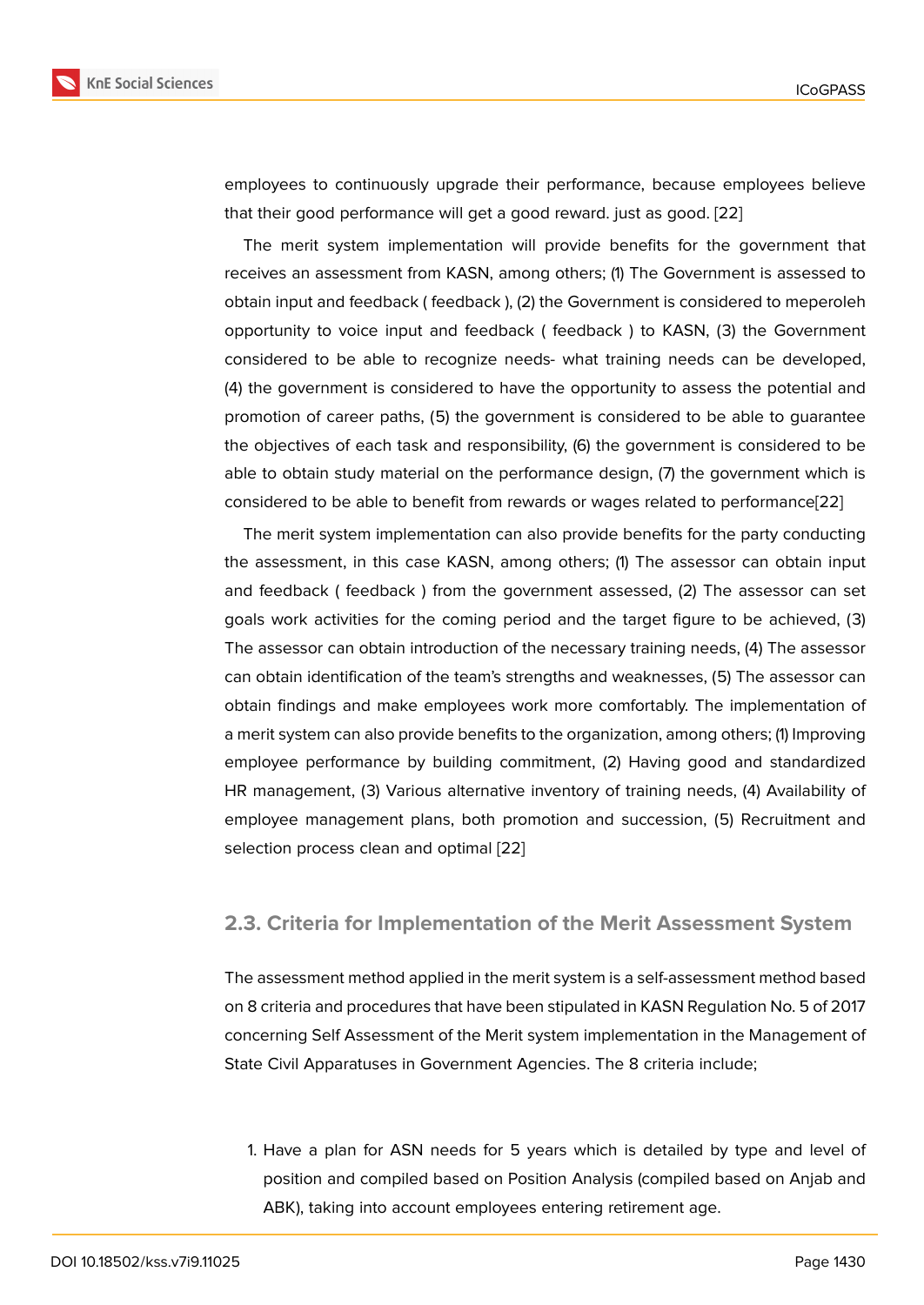- 2. Conduct employee recruitment openly and competitively, both from the CPNS, PPPK, and also from civil servants from other agencies.
- 3. Have career development policies and programs starting with talent mapping, competency gap analysis and performance gaps, strategies and programs to address gaps, as well as the formation of a talent pool and succession plan.
- 4. Implement performance management starting with setting performance targets, evaluating performance regularly using objective methods, analyzing performance gaps, and having strategies to overcome them.
- 5. Linking payroll, reward, and promotion policies to performance and discipline.
- 6. Carry out promotions, transfers objectively and transparently based on the suitability of qualifications, competencies and performance by utilizing the talent pool.
- 7. Provide protection so that employees can carry out their duties properly and provide services to the public.
- 8. Having a support system such as an integrated personnel information system, assessment center, and other implementations that support the implementation of ASN management. Open Selection to Get Competent and Integrity Officials Open Selection to Overcome the Spoil System and Prevent Corruption Self Assessment Merit system implementation.

### **2.4. Personal Growth Initiative**

Robitschek [23] states that the initial foundation of the concept of personal growth initiative is derived from Maslow's theory of self-actualization, Erickson's continual personal growth concept, Rogers' concept of fulfilling optimal potential, and active ideas. engagement from [Proc](#page-18-0)haska & DiClemente. As emphasized by Prochaska and DiClemente [24], there are three triggers for the emergence of personal growth initiatives in individuals, namely ; (1) the process of self-development (eg, reasoning and moral abilities), (2) environmental factors (eg a major loss event), and (3) a person's personal struggles (eg [divo](#page-18-1)rce).

The personal growth initiative (PGI) focuses heavily on a person's conscious process of growing. The PGI concept clarifies the cognitive and behavioral aspects of a person's conscious growth process during difficult times in life [23]. The main principles of PGI theory include: PGI is closely related to optimal function and mental well-being. PGI also allows a person to have special skills such as readiness to face change, change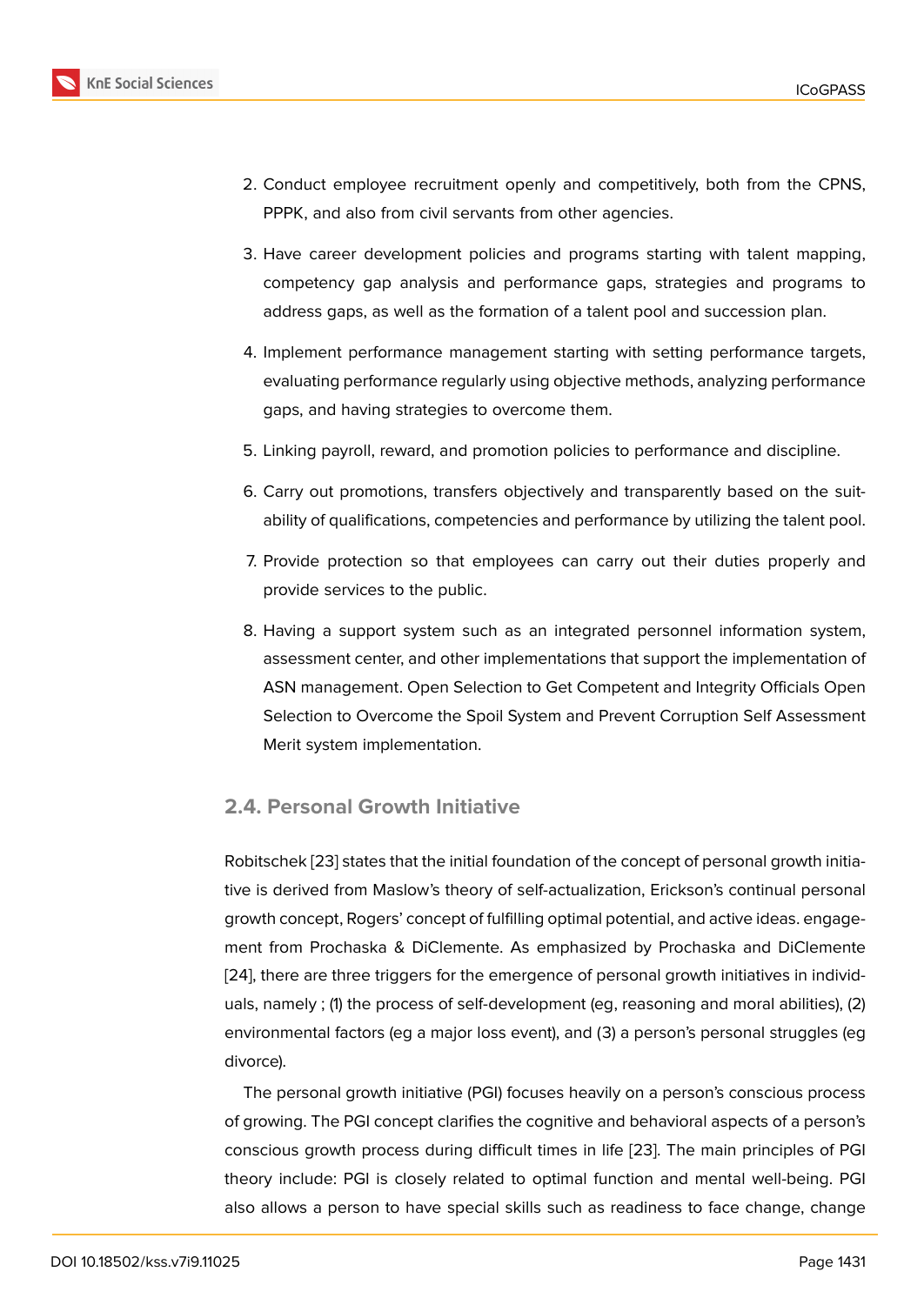planning skills, the ability to utilize all available resources, and the ability to consciously direct himself towards change (Robitschek, 1999; Robitschek et al., 2012).

Robitschek's initial studies on PGI [25] began with an attempt to find out whether major changes in life could affect a person's PGI increase. A recent study by Thoen and Robitschek [11] supports Robitschek's preliminary findings by showing that an intervention that includes training and teachi[ng a](#page-18-2)bout PGI will increase PGI in a person. In a study designed to introduce and validate the development of PGI measurements, there is an establi[sh](#page-17-0)ed scale used to measure PGI called the PGI Scale [23]. With this scale, PGI as a construct can reveal whether a person is aware of the desire to grow within himself, and this will affect the psychological well-being of that person in the end.

Robitschek & Keyes [8] add depth to the PGI theory by proposin[g th](#page-18-0)at a person with a high degree of PGI tends to be mentally happier than someone with a low degree of PGI. Their findings show that a high degree of PGI is associated with (a) a high degree of self-acceptance, aut[on](#page-16-6)omy and self-confidence, (b) good relationships with others, (c) a mature life purpose, (d) connectedness with others. the community he lives in, and (e) happiness and life satisfaction. Furthermore, Robitschek and Keyes (2009) show that high degrees of psychological well-being often occur in people with high PGI degrees.

Robitschek et al [11] found that people with high PGI degrees showed the ability to utilize all available resources, were not resistant to change, were confident, and always had careful planning. In a study examining the major changes that occur in a number of culturally adapte[d in](#page-17-0)ternational school students, Yakunina, Weigold, and Weigold [12] provide support for the findings about PGI. Yakunina et al [12] show that the pain of life is very significantly related to the ability to adapt and use all resources when the process of acculturation of a new culture occurs. However, as previously presented findings, [PGI](#page-17-1) can help a person to make positive changes in himself [and](#page-17-1) help a person to become more mentally prosperous and happier.

### **3. METHOD**

The method used in this study is a quantitative method with a linear regression approach using Nalkerke r square statistic tests to test the hypothesis. Data retrieval will be carried out using two questionnaires. First, a scale prepared by the researcher himself, namely the Personal Growth Initiative Scale and second, the Perception Scale of the Merit System Implementation . The Personal Growth Initiative scale is based on the aspects described by Robitschek et al. [11] include readiness to face change, planning for the future, resource utilization and intentional behavior. An example of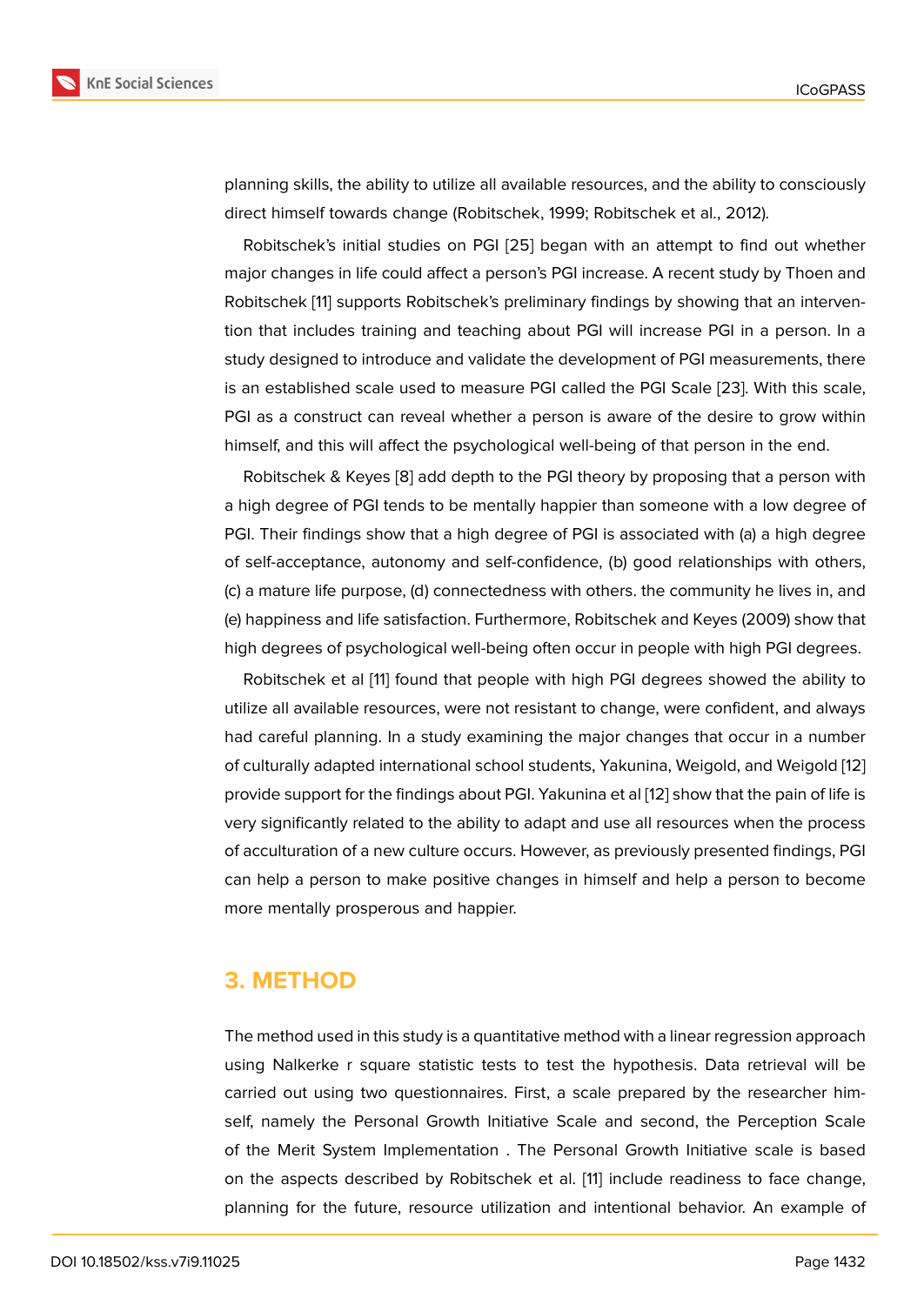

a favorable item on the Personal Growth Initiative scale "I believe what I do can improve my self-competence", while for an example of an unfavorable item "I don't believe in myself to change something in myself".

Meanwhile, the Perception Scale on the Merit system implementation is built based on 8 criteria and procedures that have been stipulated in KASN Regulation No. 5 of 2017 concerning Self Assessment of the Merit system implementation in the Management of State Civil Apparatuses in Government Agencies. Examples of items are favorable Perception Scale Perception Scale on Merit System Implementation , "The provincial government gives me the opportunity to develop myself", while for the unfavorable item example "The provincial government hinders me from developing self-competence". The two questionnares that will be used to collect data in this study will use a Likert scale scale consisting of seven categories of answers.

The participants of this research is 134 Civil Servants from Regional Civil Service Agency (BKD) of South Sulawesi Province. The characteristics of the subjects who are selected as respondents in this study are civil servants aged 28-50 years and have the maximum rank/class of Young Main Trustees (IVc). The sampling technique used is purposive sampling technique.

# **4. RESULTS AND DISCUSSION**

### **4.1. Descriptive Statistics**

Participants in this study amounted to 126 participants who are employees who are administratively registered as civil servants at the Regional Civil Service Agency (BKD) of South Sulawesi Province. Details of participants in this study can be seen in the following table;

| Gender | <b>Number of Participants</b> | Percentage (%) |
|--------|-------------------------------|----------------|
| Male   | 70                            | 55.5           |
| Female | 56                            | 44.5           |
| Total  | 126                           | 100            |

Table 1 shows that there were 126 participants, consisting of 70 males (55.5%) and 56 females (44.5%).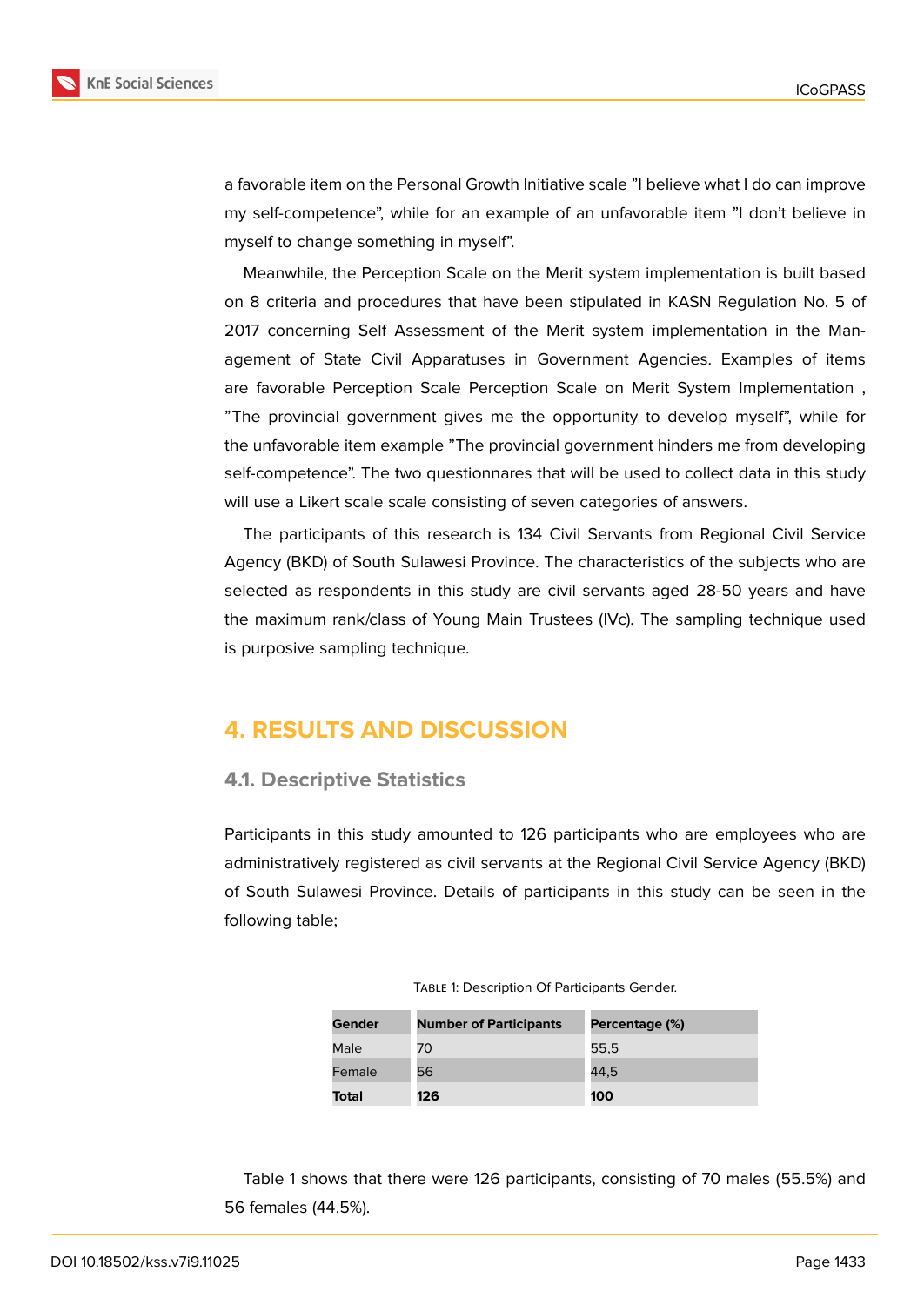| <b>Position</b>                | <b>Number of Participants</b> | Percentage (%) |
|--------------------------------|-------------------------------|----------------|
| <b>Apparatus HR Analyst</b>    | 39                            | 30.9           |
| <b>Apartment HR Assessor</b>   | 34                            | 26.9           |
| Head of Subdivision            | 5                             | 3.9            |
| Head of Sub-dept.              | 3                             | 2.3            |
| Executor/Data Manager          | 32                            | 25.3           |
| Goods and Services Institution | 5                             | 3.9            |
| Secretary                      | 3                             | 2.3            |
| Planner                        | 5                             | 3.9            |
| <b>Amount</b>                  | 126                           | 100            |

Table 2: Description Of Participants Position.

Table 2 shows the positions of the research participants, including those who are apparatus HR analysis, totaling 39 participants (30.9%). Participants who are Apparatus HR Assessors totaled 34 participants (26.9%). Participants who are data implementers/managers are 32 participants (25.3%). There were 5 participants (3.9%). Participants who are planners are 5 participants (3.9%). There were 5 participants (3.9%). There were 3 participants (2.3%). There were 3 participants (2.3%).

### **4.2. Results Data**

Descriptive analysis aims to explain the description of the two variables that are the focus of this research in a systematic and objective manner. The description of the two variables is the measurement results obtained through responses from questionnaires distributed to all participants. The description of the descriptive results of the Perception variable data on the Merit system implementation in the South Sulawesi Provincial Government and Personal Growth Initiative can be seen as follows:

### **4.2.1. Merit System**

Descriptive data on the Perception of the Merit System Implementation in the South Sulawesi Provincial Government was obtained from the participant's responses to the completed questionnaire. This variable questionnaire consists of 32 items with a score range from 1 to 7, and data processing is carried out through the Microsoft Excel 2018 implementation and JASP 0.14.1.0 for windows .

Based on the description of table 3 above, it was found that there was a sample with the lowest score of 72 and a sample with the highest score of 213. The empirical average value was 148 with a standard deviation of 30 and the Median value of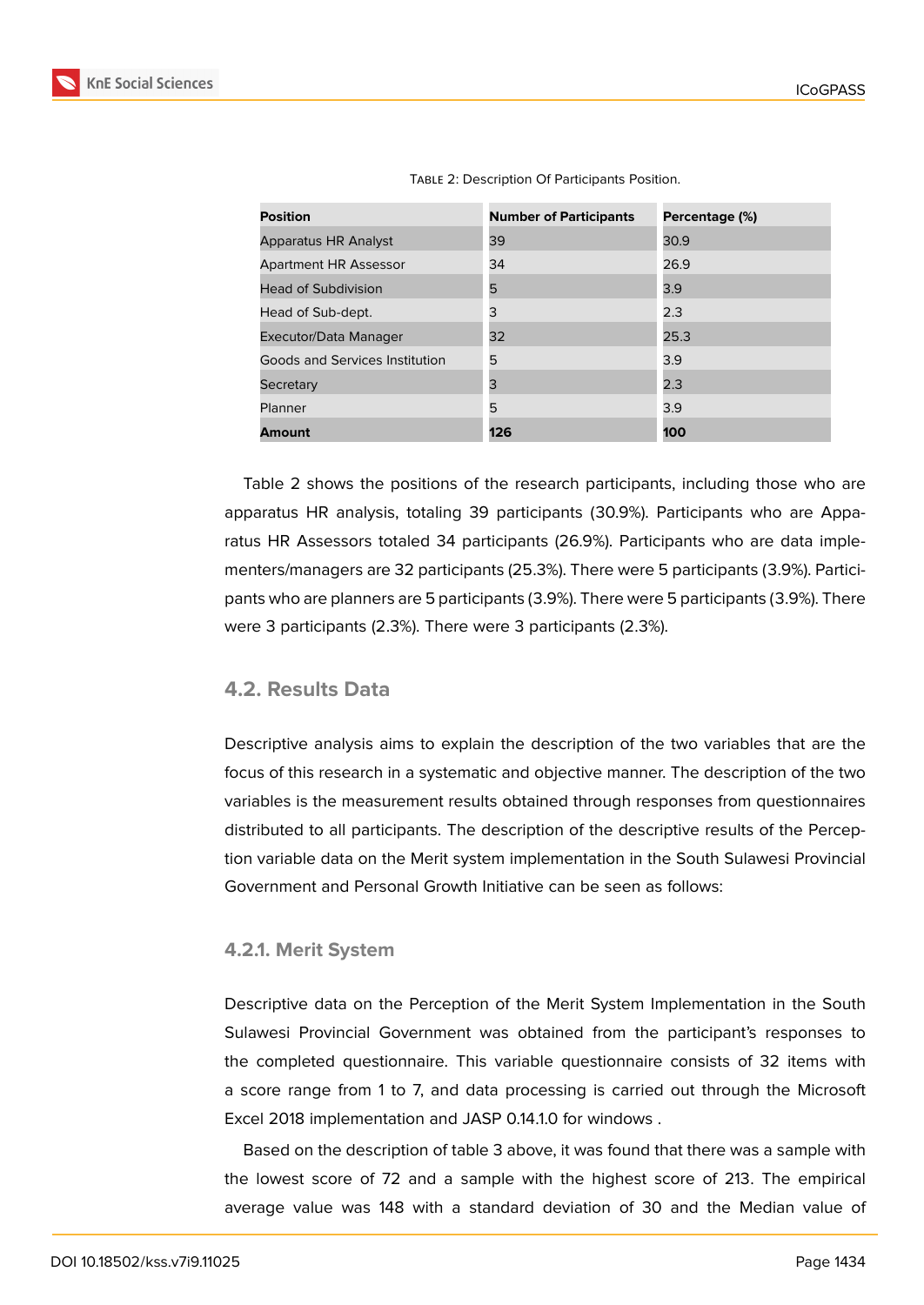| Variable         | N      | Min | Max | Mean | <b>SD</b> | <b>Median</b> |
|------------------|--------|-----|-----|------|-----------|---------------|
| Perception       | of 126 | 72  | 213 | 148  | 30        | 144           |
| the merit system |        |     |     |      |           |               |
| implementation   |        |     |     |      |           |               |

Table 3: Variable Data On The Perception Of The Merit System Implementation In The South Sulawesi Provincial Government.

144. The researcher used the formula proposed by Azwar [26] that to determine the categorization with two categories, you can use the formula Mean  $+$  3 to determine the high score limit, Mean - 3 to determine the low score. The range of the min value difference does not need to be classified on the grounds t[hat](#page-18-3) researchers only need two categories [26]

The categorization of the perception variable on the participant merit system can be seen in the following table;

|                             |        | Low   | <b>Unclassified</b> | High  |
|-----------------------------|--------|-------|---------------------|-------|
| Frequency                   | Male   | 10    | 2                   | 16    |
|                             | Female | 48    | 9                   | 41    |
| <b>Jumlah</b>               |        | 58    | 11                  | 57    |
| Precentage                  | Male   | 7.9%  | 1.8%                | 12.6% |
|                             | Female | 38%   | 7.2%                | 32.5% |
| <b>Averaging Precentage</b> |        | 45,9% | 9%                  | 45.1% |

T[abl](#page-18-3)e 4: Categorization Of The Merit System Perception's Participant.

Based on the description of table 4, it was found that there were as many as 57 participants who perceived that the merit system implementation in the South Sulawesi provincial government was quite good, but there were also as many as 58 participants who perceived that the merit system implementation in the South Sulawesi provincial government was not good enough.

#### **4.2.2. Personal Growth Initiative**

Descriptive data on the Personal Growth Initiative variable was obtained from the participant's responses to the completed questionnaire. This variable questionnaire consists of 25 items with a score range from 1 to 5, and data processing is carried out through the Microsoft Excel 2018 implementation and JASP 0.14.1.0 for windows

Based on the description of table 5 above, it was found that there was a sample with the lowest score of 14 and a sample with the highest score of 84. The empirical average value was 66 with a standard deviationof 13 and the Median value of 70. The researcher used the formula proposed by Azwar [26] that to determine the categorization with two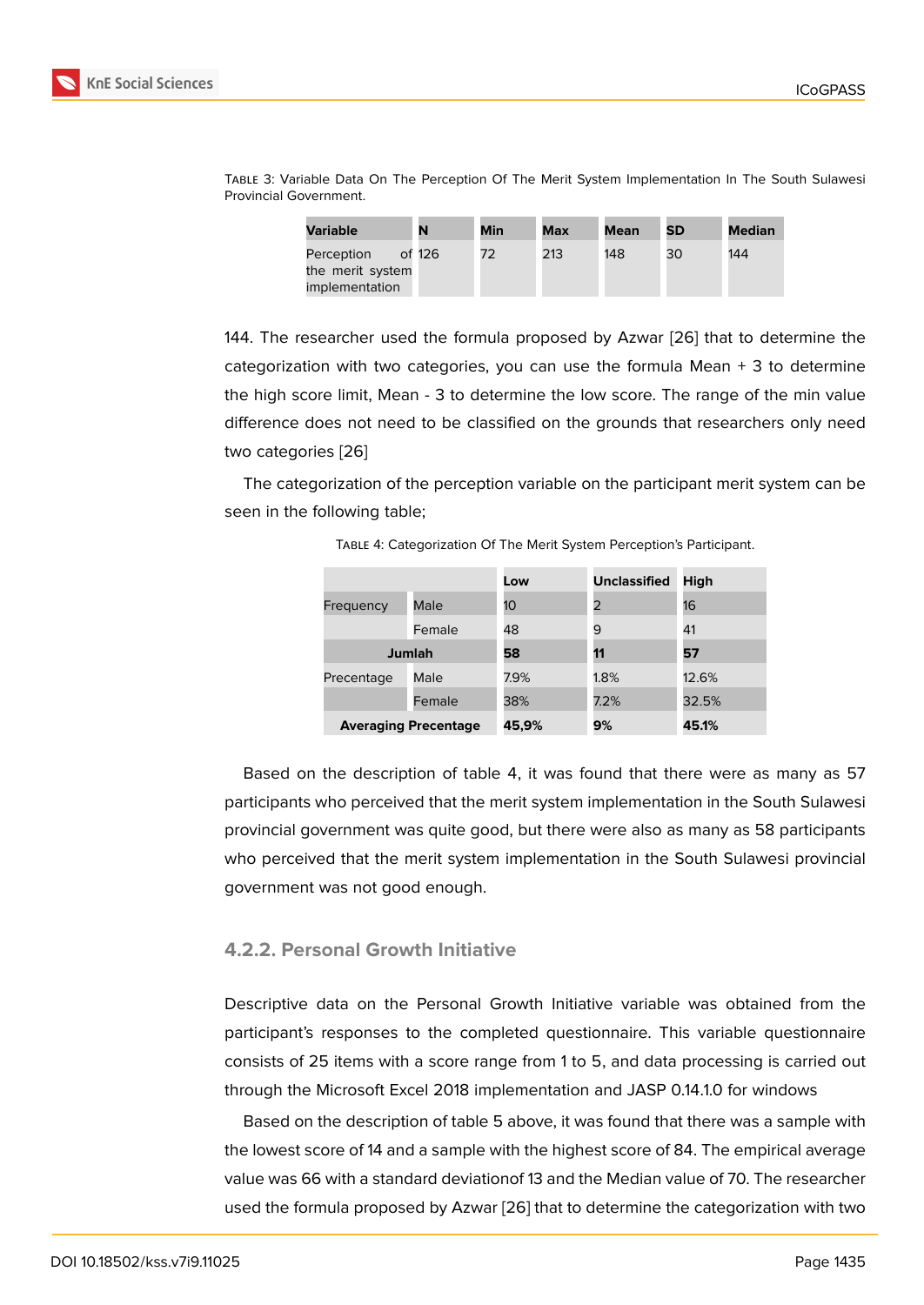Table 5: Personal Growth Initiative Variable Data.

| Variable                         | N   | Min | Max | Mean | SD | Median |
|----------------------------------|-----|-----|-----|------|----|--------|
| Personal<br>Growth<br>Initiative | 126 | 14  | 84  | 66   | 14 | 70     |

categories, you can use the formula Mean + 3 to determine the high score limit, Mean - 3 to determine the low score. The range of the min value difference does not need to be classified on the grounds that researchers only need two categories [26]

The personal growth initiative variable categorization can be seen in the following table:;

|            |                             | Low   | <b>Unclassified</b> | High |
|------------|-----------------------------|-------|---------------------|------|
| Frequency  | Male                        | 14    | 3                   | 11   |
|            | Female                      | 31    | 20                  | 47   |
| Jumlah     |                             | 45    | 23                  | 58   |
| Precentage | Male                        | 11%   | 2%                  | 8%   |
|            | Female                      | 24%   | 16%                 | 36%  |
|            | <b>Averaging Precentage</b> | 45,5% | 35%                 | 19%  |

Table 6: Categorization Of Personal Growth Initiative.

Based on the description of table 6, it was found that there were 58 participants who had high personal growth initiative values, consisting of 11 males and 47 females. A total of 23 participants who have personal growth initiative values that cannot be classified, consist of 3 men and 20 women. And as many as 45 participants who have low personal growth initiative scores, consisting of 14 men and 31 women.

### **4.3. Hypothesis Test Result**

The hypothesis in this study is that there is an influence of perception on the implementation of the government's merit system on personal growth initiatives in civil servants. The hypothesis of this research is using ordinal regression test with the help of JASP 0.14.1.0 software for windows. used to see and prove the influence of the two hypotheses studied. The results of hypothesis testing can be seen in the following table:

Table 7 shows that the magnitude of the effect of perception on the merit system implementation on personal growth initiatives can be seen through Nagelkerke's score of 0.341. This figure is used to see the variable contribution of 34.1% (0.341x100%). While the remaining 65.9% (100-34.2%) was caused by other factors. Based on the calculation of the significant number 0.00 < 0.05, Ho is rejected, which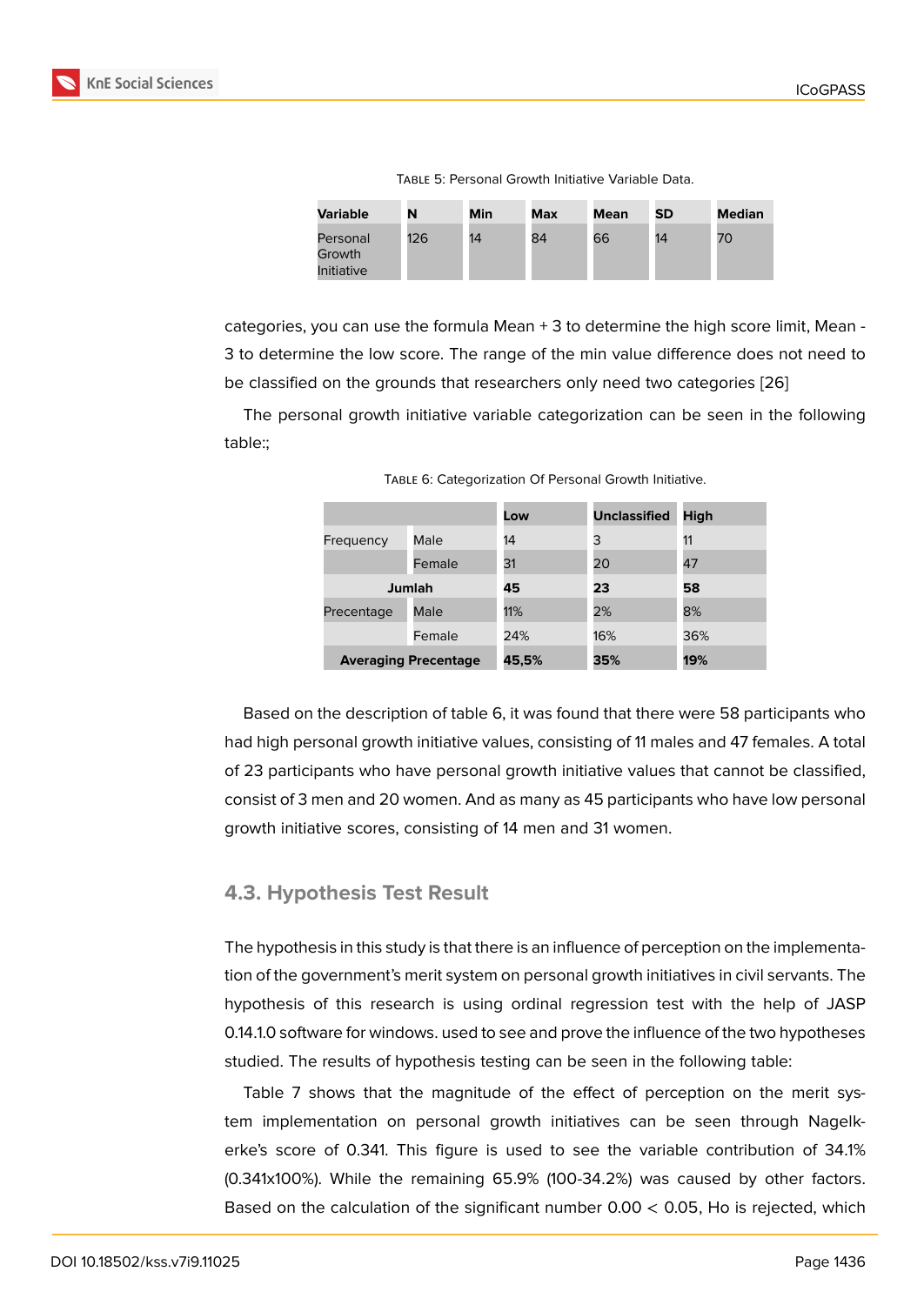|  |  |  | <b>TABLE 7: Classification Of Personal Growth Initiatives.</b> |  |  |
|--|--|--|----------------------------------------------------------------|--|--|
|--|--|--|----------------------------------------------------------------|--|--|

| <b>Variable</b>                                  | <b>Nagelkerke</b> | Sig  | <b>Information</b> |
|--------------------------------------------------|-------------------|------|--------------------|
| Perception<br>the merit system<br>implementation | of 0.336          | 0.00 | Ho rejected        |
| Personal<br>Growth<br>Initiative                 |                   |      |                    |

means that there is an influence on the perception of the government's merit system implementation on the personal growth initiative of civil servants in Regional Civil Service Agency (BKD) of South Sulawesi Province

# **5. DISCUSSION**

This study is the first study to connect and examine the relationship between employees' perception on merit system implementation with personal growth initiatives in Indonesia. The results of this study indicate that civil servant's' perception on merit system implementation in the government institution where they work have a significant relationship with their personal growth initiative. Merit System is an employee management system to place an employee in certain positions by making the competence of the employee concerned as the main consideration outside of other qualifications, such as politics and nepotism.

Merit system is an employee management mechanism that is not based on political, emotional or familial relationships, but is based on the insights, skills, competencies and experiences possessed by employees. Ismail [18] adds that the merit system is one of the foundations for competency-based employee management which in its implementation provides significant opportunities for employees to develop themselves and achieve achievements. The merit system implementati[on](#page-17-9) begins with recruitment, development, and placement in promotions based on the description of the contents of the ASN Law Article 70 paragraph (1) "That every employee has the right and opportunity to develop competence. Which means that every government employee has the right to education, both formal and informal.

Moonti and Polidu [27] state that one way that can be applied to implement a merit system is to apply a skills-based employee development mechanism that is established by providing training so that employees can become competent in carrying out the tasks they carry out. [Ho](#page-18-4)wever, to do these tasks, it requires awareness, enthusiasm, intention, determination, willingness and willingness of the employee concerned to want to develop himself. Moonti and Polidu [27] further add that awareness and determination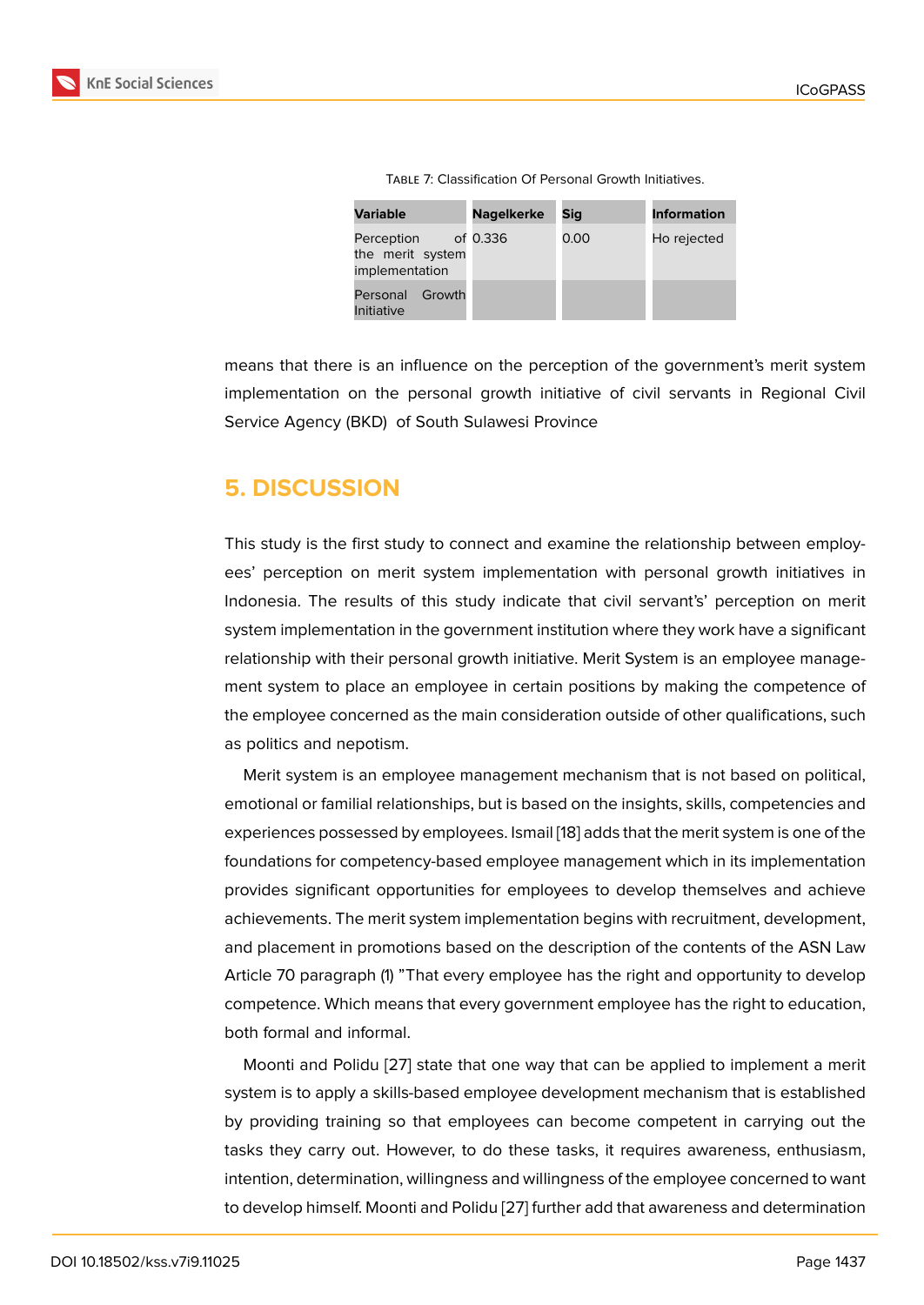to develop oneself will be more easily realized if an employee is able to surpass and overcome the mental barriers attached to him. This mental barrier inherent in the mind of an employee is what prevents him from wanting to move forward to reach his goals, achievements or any changes for the better in his career.

In order to successfully implement the merit system in the government bureaucracy, employees who not only do not have mental barriers to progress, but also have the passion and determination to develop their personal competencies. Because in the end, those who will occupy important positions based on merit are employees who have competencies that match the positions to be filled. Personal growth initiative is one of the factors that can guarantee employees to have the determination to develop personal competence.

Previous studies in the field of clinical psychology and counseling have found that personal growth initiatives consistently have a positive impact on optimizing individual function and enthusiasm for growth [28]. For example, personal growth initiatives can strengthen psychological, social, and emotional well-being [8]. Personal growth initiatives have a positive impact on improving the cognitive and behavioral skills needed to make self-change [11]. Therefore, res[earc](#page-18-5)h related to human resource development and management has begun to pay attention to the role of perso[na](#page-16-6)l growth initiatives [29].

Robitschek et al. [11] revealed that the personal growth initiative has four dimensions, including; planfuln[es](#page-17-0)s (planning the process of self-growth), readiness to change (readiness to make specific changes in oneself), intentional behavior (a conscious eff[ort t](#page-18-6)o develop oneself), a[nd](#page-17-0) use of resources (utilizing available resources both internally and externally to develop oneself). These dimensions describe the cognitive and behavioral skills needed to take advantage of opportunities for self-development. Personal growth initiative is an important factor in strengthening one's proactive attitude and empowerment at the same time in developing oneself [30]. Personal growth initiatives uniquely focus individuals on improving skills in accepting and making changes within themselves [31].

The results of this study confirms that when [emp](#page-18-7)loyees feel that there is a good merit system in their place of work, it will cause them to have higher personal growth ini[tiat](#page-18-8)ives . The perception that the merit system implementation has been going well will create confidence in employees that they have opportunities and opportunities to develop their competencies, so that they can trigger the employees' desire to be proactive to make changes in themselves, and in the end try to develop their competencies because they are aware of the competencies needed. In the end, those developed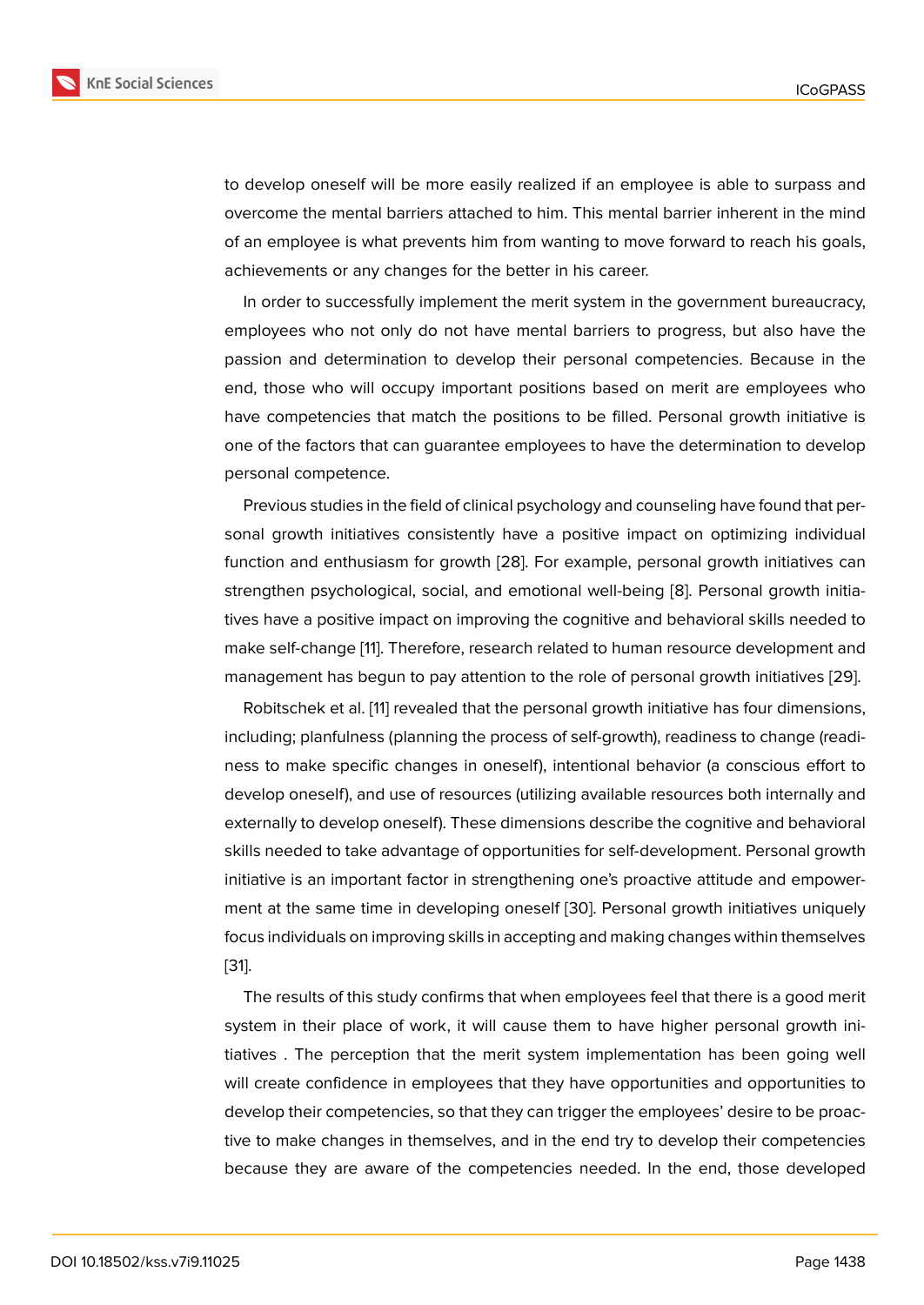will be rewarded, either in the form of compensation in the form of compensation or promotion. [31]; [32]; [28]**.**

However, this study still has some limitations. The result of this study could not fully generalized to represent the civil servant in Indonesia because the respondents being assessed in [th](#page-18-8)is [stu](#page-18-9)d[y is](#page-18-5) only from single institution. There should be further research in a large scale involving more and various institutions from any level of government from the local level until the national level, in order to gain sufficient data to represent and to examine the true state of personal growth initiative among civil servants in Indonesia. Another limitation of this study is the lack of litteratures associating the merit system implementation with personal growth initiative among civil servants in a global scale therefore this limitation leaves a gap to fulfill.

# **6. CONCLUSION**

This study aims to find out whether there is an influence of employee perceptions on the merit system implementation in Regional Civil Service Agency (BKD) of South Sulawesi Province and find out how significant the influence is. Based on the results of the literature review, the opportunity perceived by employees to develop their careers and competencies can stimulate the employee's desire to make positive changes in himself and start trying to develop himself so that in the end lead to personal growth initiatives in the individual.

The hypothesis in this study was tested using quantitative research methods through ordinal regression test with the help of JASP 0.14.1.0 software for windows. The results of the study indicate that the perception on merit system implementation in the place where civil servant works has a significant influence on their personal growth initiative. Based on Nagelkerke's statistical test, it was found that the magnitude of the effect of perception on the merit system implementation on personal growth initiative was 0.341. This figure is used to see the variable contribution of 33.6% (0.336x100%). While the remaining 66.4% (100-33.6%) was caused by other factors. Based on the calculation of significant figures 0.00 < 0.05 then Ho is rejected. This means that there is an influence of civil servant's perceptions on merit system implementation in BKD of the South Sulawesi Provincial Government to their personal growth initiative.

The result of this study could give a valuable recommendation for the government to closely consider. Since the civil servant's mindset to grow and develop themselves plays a vital role in the success of merit system implementation, the government could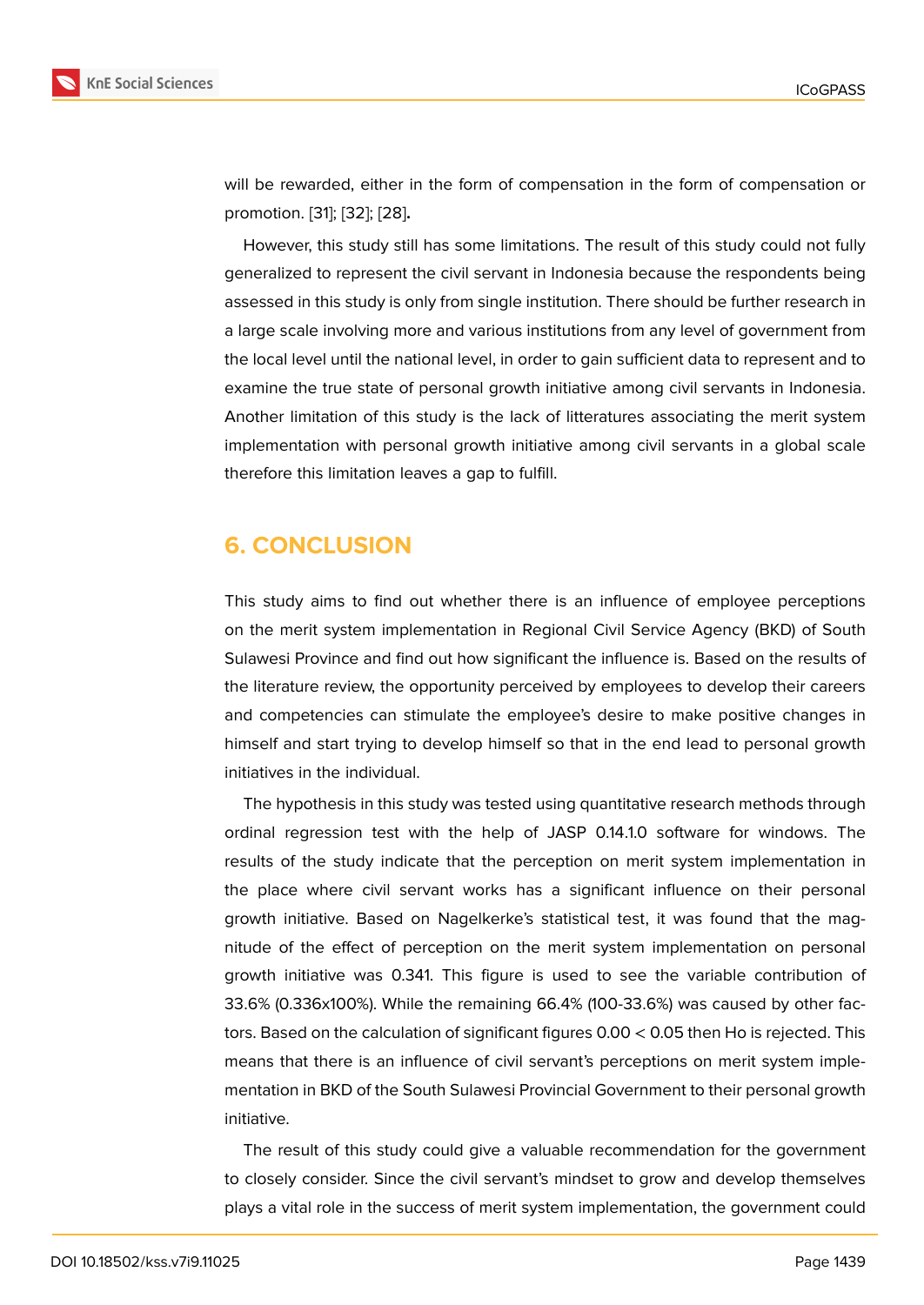

pay more attention on the personal factors of the civil servants, especially the factors related to willingness to learn. The government should thoroughly develop a healthy and suitable environtmens and culture which enable civil servants to manifest their willing to learn and grow, so that the goal of merit system implementation can be achieved in the end game.

# **References**

- <span id="page-16-0"></span>[1] Rakhmawanto A. dikotomi sistem merit dan politisasi birokrasi dalam pengangkatan jabatan ASN. Civil Apparatur Policy Brief. 2018;1(19):1–4.
- <span id="page-16-1"></span>[2] Setyowati E. Merit system in recruitment and selection process of civil servant candidate in Malang Indonesia (Implementation of recruitment and selection of civil servant candidate in 2010). Journal of Administrative Sciences and Policy Studies. 2016;4(1):83–95. https://doi.org/10.15640/jasps.v4n1a5
- [3] Caldwell D. Employee motivation under merit systems. Public Personnel Management. 1978;7(1):65–71. https://doi.org/10.1177/009102607800700109
- <span id="page-16-2"></span>[4] Dato APT. Competency management: A practitioner's guide. Specialist Management Resources Sdn Bhd. Kuala Lumpur, Malaysia; 2003.
- <span id="page-16-3"></span>[5] Mokhsen N, Kinanto T, Hakim A, Damayanti D, Ifandri L. Sudah siapkah pemerintah menerapkan sistem merit?. Komisi aparatur Sipil Negara. 2018;1:1–4.
- <span id="page-16-4"></span>[6] Mokhsen N, Kinanto T, Hakim A, Damayanti D, Ifandri L. Komisi aparatur sipil negara, pemetaan penerapan sistem merit dalam manajemen aparatur sipil negara. 2018.
- <span id="page-16-5"></span>[7] Redaksi VOI. Pemprov sulsel terbaik pertama anugerah meritokrasi. Koran Sindo. Sindonews.com; 28 Januari 2021. Available from: https://daerah.sindonews.com/read/316794/174/pemprov-sulsel-terbaik-pertamaanugerah-meritokrasi-1611813711
- <span id="page-16-6"></span>[8] Robitschek C, Keyes CLM. Keyes's model of mental health with personal growth initiative as a parsimonious predictor. Journal of Counselling Psychology. 2009;56(2):321–329. https://doi.org/10.1037/A0013954
- <span id="page-16-7"></span>[9] Bartley DF, Robitschek C. Career exploration: A multivariate analysis of predictors. Journal of Vocational Behaviour. 2000;56(1):63–81. https://doi.org/10.1006/JVBE.1999.1708
- <span id="page-16-8"></span>[10] Loo JMY, Tsai J-S, Raylu N, Oei TPS. Gratitude, hope, mindfulness and personalgrowth initiative: Buffers or risk factors for problem gambling? PLoS One. 2014;9(2):83889. https://doi.org/10.1371/JOURNAL.PONE.0083889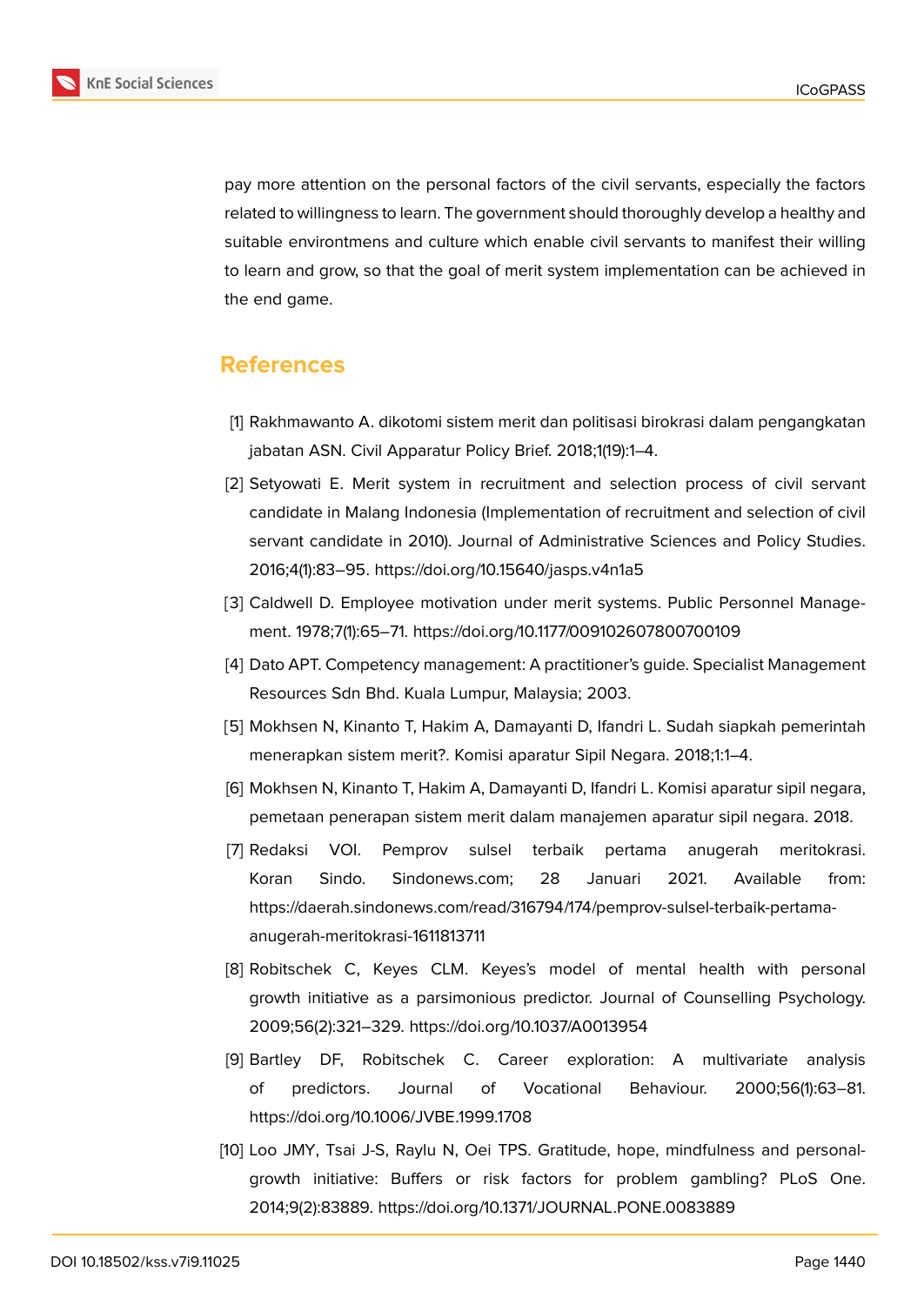

- <span id="page-17-0"></span>[11] Robitschek C, Ashton MW, Spering CC, et al. Development and psychometric evaluation of the Personal Growth Initiative Scale-II. J. Couns. Psychol. 2012;59(2):274–287. https://doi.org/10.1037/A0027310
- <span id="page-17-1"></span>[12] Yakunina ES, Weigold IK, Weigold A, Hercegovac S, Elsayed N. International students' personal and multicultural strengths: Reducing acculturative stress and promoting adjustment. Journal of Counseling & Development. 2013;91(2):216–223. https://doi.org/10.1002/J.1556-6676.2013.00088.X
- <span id="page-17-2"></span>[13] Weigold IK, Robitschek C. Agentic personality characteristics and coping: Their relation to trait anxiety in college students. American Journal of Orthopsychiatry. 2011;81(2):255–264. https://doi.org/10.1111/J.1939-0025.2011.01094.X
- <span id="page-17-3"></span>[14] Luyckx K, Robitschek C. Personal growth initiative and identity formation in adolescence through young adulthood: Mediating processes on the pathway to well-being. Journal of Adolescence. 2014;37(7):973–981. https://doi.org/10.1016/J.ADOLESCENCE.2014.07.009
- [15] Sharma R, Garg SK, Rastogi P. Personality as a predictor of personal growth initiative. IUP Journal Of Organizational Behavior. 2011 (10) 41-42
- <span id="page-17-4"></span>[16] Hornby A. IPA volume 4 issue 1 Cover and Back matter. Cambridge University Press. London; 1974.
- <span id="page-17-5"></span>[17] Mccourt W. The merit system and integrity in the public service. Paper presented at: Conf. Public Integr. Anticorruption Public Services; 2007 May 29-30; Bucharest, Romania.
- <span id="page-17-9"></span>[18] Ismail N. Merit system dalam mewujudkan transparansi pembinaan karier aparatur sipil negara. Journal Al-Adl J. Huk. 2019;11(1):33–42. https://doi.org/10.31602/AL-ADL.V11I1.2023
- <span id="page-17-6"></span>[19] Thoha M. Sistem Merit dalam pemerintahan. Indonesia Corruption Watch; 30 january 2018. Available from: https://antikorupsi.org/id/article/sistem-merit-dalampemerintahan
- <span id="page-17-7"></span>[20] Kernaghan K. Getting engaged: Public-service merit and motivation revisited. Canadian Public Administration 2011;54(1):1–21. https://doi.org/10.1111/J.1754- 7121.2011.00158.X
- [21] Nugroho KS, Warsono H, Yuniningsih T. Birokrasi di Indonesia: Kasus penempatan pegawai, politisasi birokrasi atau merit system? Journal of Public Administration and Local Governance. 2020;4(2):96–110. https://doi.org/10.31002/JPALG.V4I2.3488
- <span id="page-17-8"></span>[22] Daryanto A. Merit system dalam manajemen pegawai negeri sipil. Civil Service Journal. 2007;1(2).